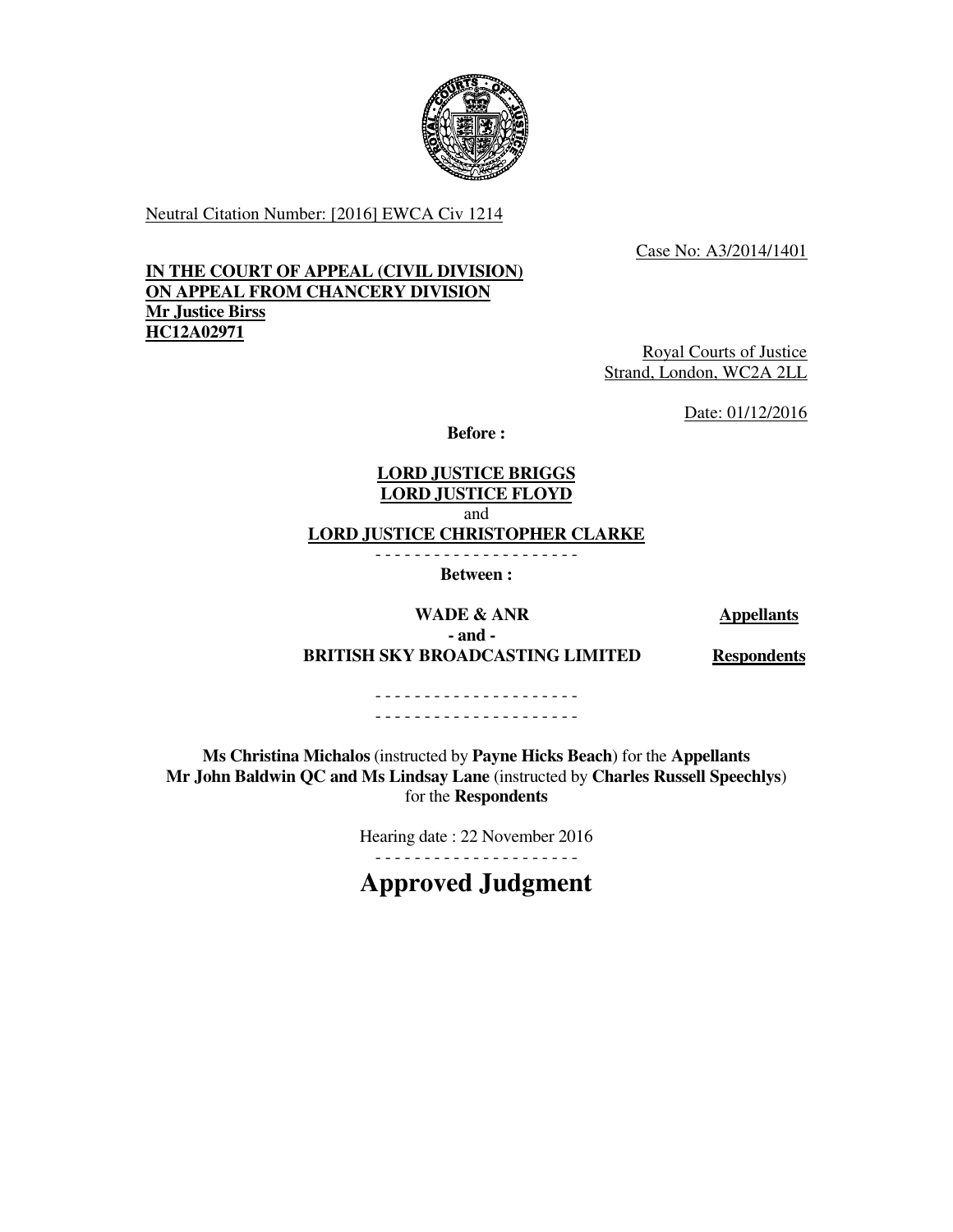#### **Lord Justice Briggs:**

- 1. This appeal arises out of an unsuccessful claim for mis-use of confidential information. The claim was brought by the co-creators and promoters of a proposed television talent show who believe that the gist of their innovative format was copied by the defendant British Sky Broadcasting Limited ("Sky") in order to produce a television programme which, although differently named, was suspiciously similar to their own. They allege that the appearance of a combination of original features in both formats, coupled with the short time between their pitch of their format to Sky, and the later televising of its talent show, raises the irresistible inference that, consciously or unconsciously, the key features of their format were misused by being copied, without their consent, by Sky.
- 2. By contrast with the law relating to private confidences, which has been transformed by the influence of the Human Rights Convention, the law relating to mis-use of confidential information in a business context has been well settled for very many years. The following well-known dictum of Megarry J in *Coco v A N Clark (Engineers) Limited* [1969] RPC 41, at 47 has stood the test of time:

"In my judgment, three elements are normally required if, apart from contract, a case of breach of confidence is to succeed. First, the information itself … must "have the necessary quality of confidence about it." Secondly, that information must have been imparted in circumstances importing an obligation of confidence. Thirdly, there must be an unauthorised use of that information to the detriment of the party communicating it."

- 3. The law as to the burden of proof in a claim of this kind is also well settled. It derives from the law relating to breach of copyright. Although the legal burden rests on the claimants throughout, the evidential burden may shift to the defendant where the claimants demonstrate sufficient similarities between their work and the defendant's work, coupled with a sufficient opportunity for the defendant to copy their work, to raise an inference that copying actually took place. The defendant may then seek to rebut that inference by evidence which proves independent derivation. The same principles are equally applicable to misuse of confidential information where, as here, the allegation is that confidential information consisting of original aspects of the claimants' format have been misused by being incorporated in the defendant's format without their consent.
- 4. It is also well settled that misuse in the form of copying of this kind need not always be conscious or deliberate. The defendant or its staff may be shown to have learned of the relevant features of the claimants' format, and then to have been prompted in the creation of its own format by the presence of those derived features in their subconscious memory: see for example *Talbot v General Television Corporation PTY Limited* [1981] RPC 1, per Harris J at 11, a decision of the Supreme Court of Victoria on rather similar facts.
- 5. The law is less clear about the analysis which is called for when (a) no single feature of the claimants' format alleged to have been misused by copying has, on its own, the necessary quality of confidence about it; (b) the claimants' format is as a whole of confidential quality but is not copied, lock stock and barrel, by the defendant; but (c) a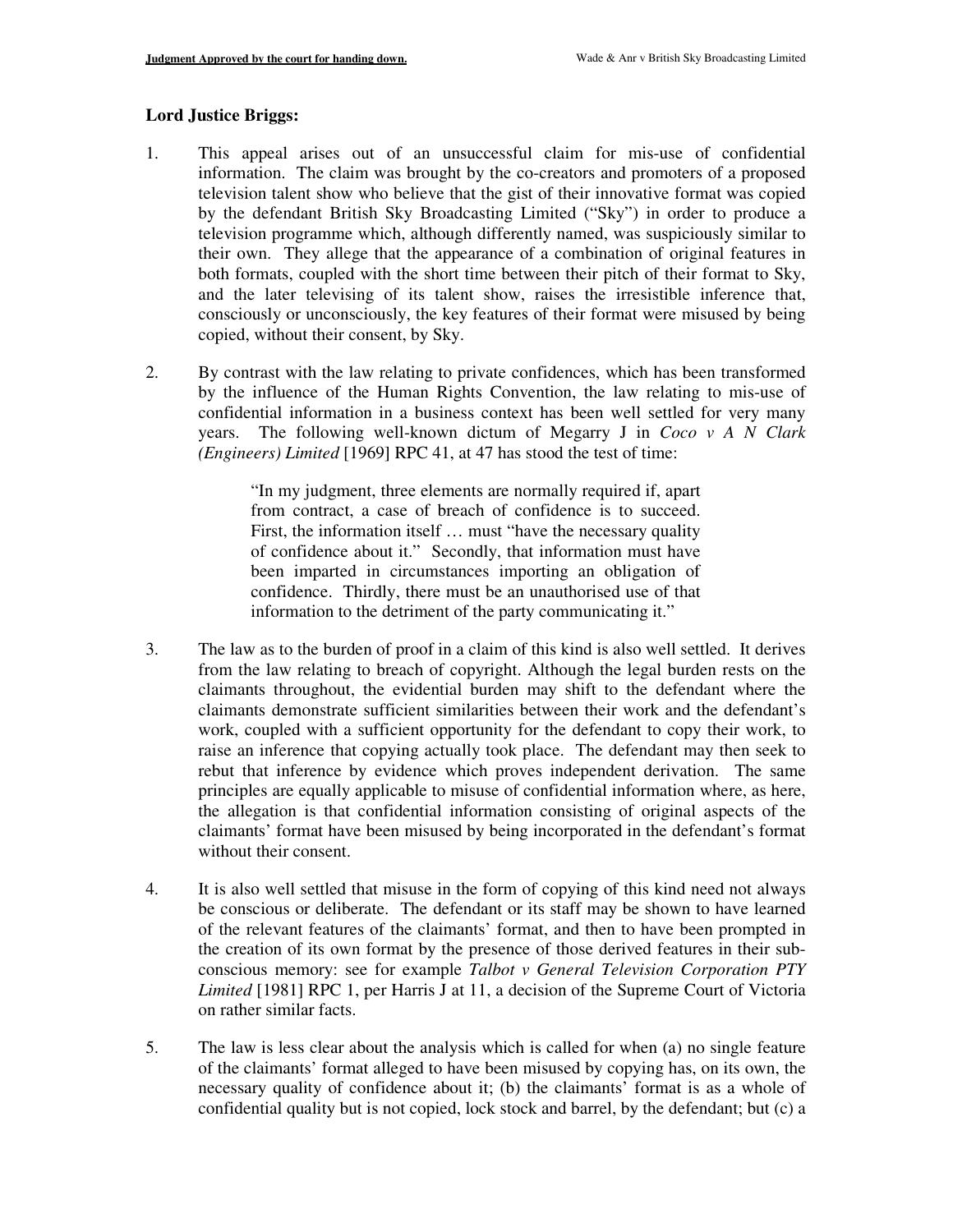combination of features of the claimants' format is copied by the defendant which are alleged to have the necessary quality of confidence about them, in the aggregate, but where the two formats, viewed as a whole, have important differences between them. As will shortly appear, this difficulty was not one which the trial judge found it necessary to resolve, and nor do I.

- 6. After a four day trial in the Chancery Division, Birss J dismissed the claim. He found that there was a sufficient basis in the existence of a combination of similar features between the two talent shows and the time-line between the claimants' communication of theirs to the defendant and its production of its own show to justify an inference, although not a very powerful inference, sufficient to transfer the evidential burden of proof to Sky. But he found that the detailed evidential proof, by documents and witnesses deployed by Sky, demonstrated that its show, including the combination of similar elements, had been created independently, without either deliberate or sub-conscious copying. The claimants therefore failed to satisfy Megarry J's third condition in *Coco v Clark*. As to the question whether the claimants' format had the necessary quality of confidence about it, the judge concluded that the show in its totality did so, but that none of the individual elements relied upon did so, viewed separately. It was not alleged that the claimants' format had been copied lock, stock and barrel by Sky. Since he had concluded that Sky's show was independently created, without copying of any ideas from the claimants' format, he found it unnecessary to decide whether the alleged combination of similar features satisfied Megarry J's first condition.
- 7. In concise and well-focussed submissions for the claimants Ms Christina Michalos (who did not appear below) pursued three main themes drawn from rather extensive grounds of appeal. First, she submitted that the judge's analysis was vitiated by errors of law. He had failed to approach the issues in the right order. He should have concentrated on the alleged combination of common factors between the two shows and decided whether it had the necessary quality of confidence, rather than looking at individual factors separately. He should have carried out a detailed chronological analysis of the development of the defendant's show and, in particular, the changes in its format by which it converged with features of the claimants' show. Had he done so he would have concluded that the inference of copying was overwhelming.
- 8. Secondly, she submitted that the judge had failed to apply the civil burden of proof, by assuming that the claimants needed to deploy "strong evidence" to displace the defendant's case of independent creation.
- 9. Finally, she advanced a number of specific submissions about the detail of the judge's analysis under the common heading that inferential findings which he made were wrong.
- 10. In conclusion she submitted that if any of her three themes were made good, there could in reality be no alternative outcome than a re-trial.
- 11. Mr John Baldwin QC and Ms Lindsay Lane for Sky resisted all those submissions. Pursuant to a Respondent's Notice, they submitted in addition first that the judge should have grappled with the question whether the alleged combination of copied features had the necessary quality of confidence about it, and concluded that it did not. Secondly they submitted that the claimants' case of deliberate or sub-conscious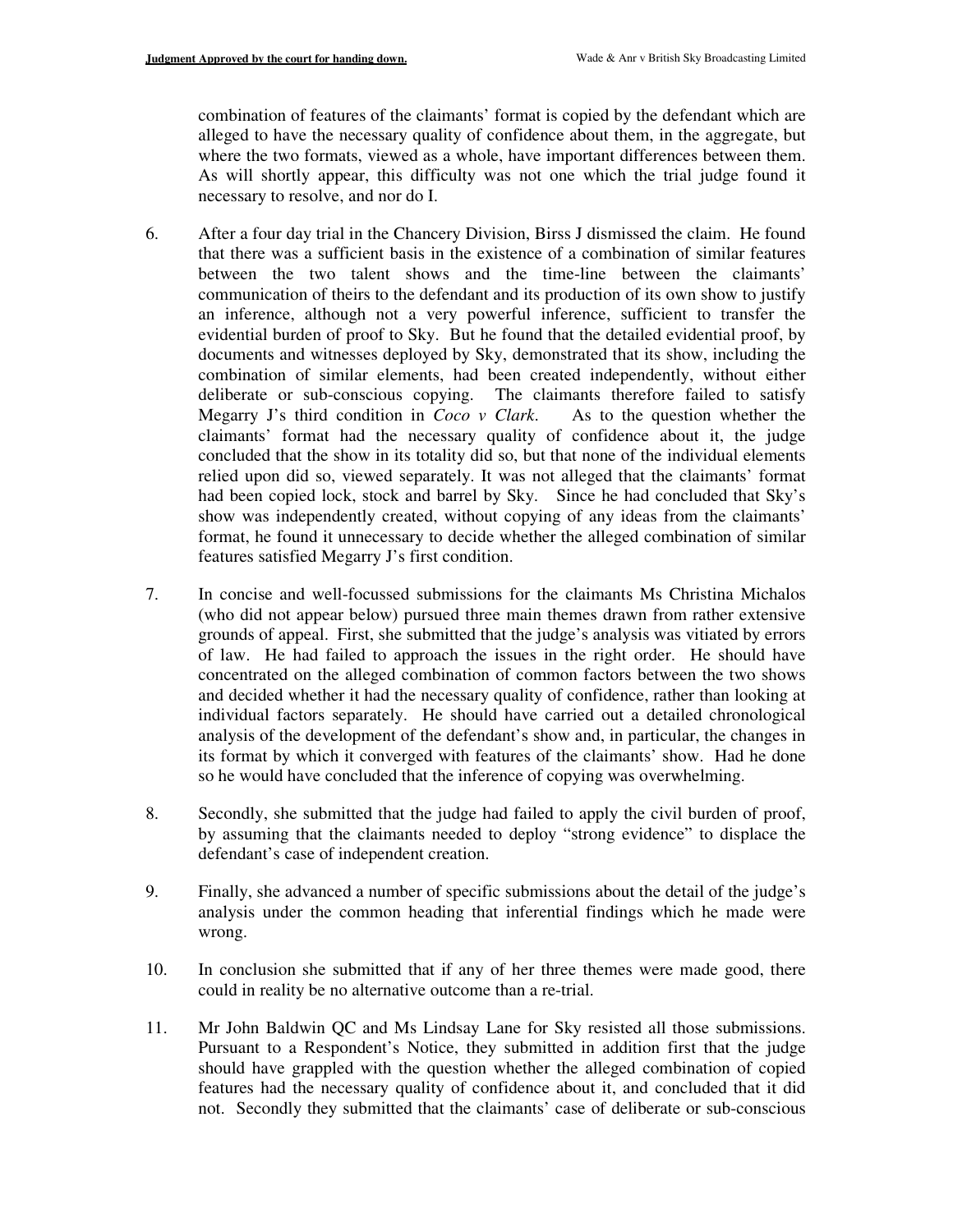copying had not been properly put to Sky's witnesses in cross examination. It was no excuse that, having rejected an open offer of settlement, the claimants had lost their legal representation shortly before trial, and continued as litigants in person.

12. These submissions and counter-submissions do not mask the reality of this appeal, which is that it is essentially about a finding of fact, namely that the defendant did not actually use the claimants' information in the production of its show, whether or not, in combination, the similar features had the necessary quality of confidence about them. This court is therefore constrained by well known principles about the approach to factual appeals. They are sufficiently summarised by Lewison LJ in the following passage from *Fine & Country Limited v Okotoks Limited* [2013] EWCA Civ 672, at paragraphs 50-53, under the heading "the role of the appeal court":

> "50. The Court of Appeal is not here to retry the case. Our function is to review the judgment and order of the trial judge to see if it is wrong. If the judge has applied the wrong legal test, then it is our duty to say so. But in many cases the appellant's complaint is not that the judge has misdirected himself in law, but that he has incorrectly applied the right test. In the case of many of the grounds of appeal this is the position here. Many of the points which the judge was called upon to decide were essentially value judgments, or what in the current jargon are called multi-factorial assessments. An appeal court must be especially cautious about interfering with a trial judge's decisions of this kind. There are many examples of statements to this effect. I take as representative Lord Hoffmann's statement in *Designers Guild Ltd v Russell Williams (Textiles) Ltd* [2000] 1 WLR 2416, 2423:

> "Secondly, because the decision involves the application of a not altogether precise legal standard to a combination of features of varying importance, I think that this falls within the class of case in which an appellate court should not reverse a judge's decision unless he has erred in principle."

> 51. Where the appeal is (or involves) an appeal against a finding of fact, the role of an appeal court is as stated by Lord Mance in *Datec Electronics Holdings Ltd v United Parcels Service Ltd* [2007] UKHL 23 [2007] 1 WLR 1325 at [46] approving a passage from the judgment of Clarke LJ in *Assicurazioni Generali SpA v Arab Insurance Group* [2003] 1 WLR 577, 580 – 581 as follows:

"14. The approach of the court to any particular case will depend upon the nature of the issues kind of case determined by the judge. This has been recognised recently in, for example, *Todd v Adams & Chope (trading as Trelawney Fishing Co)* [2002] 2 Lloyd's Rep 293 and *Bessant v South Cone Inc* [2002] EWCA Civ 763. In some cases the trial judge will have reached conclusions of primary fact based almost entirely upon the view which he formed of the oral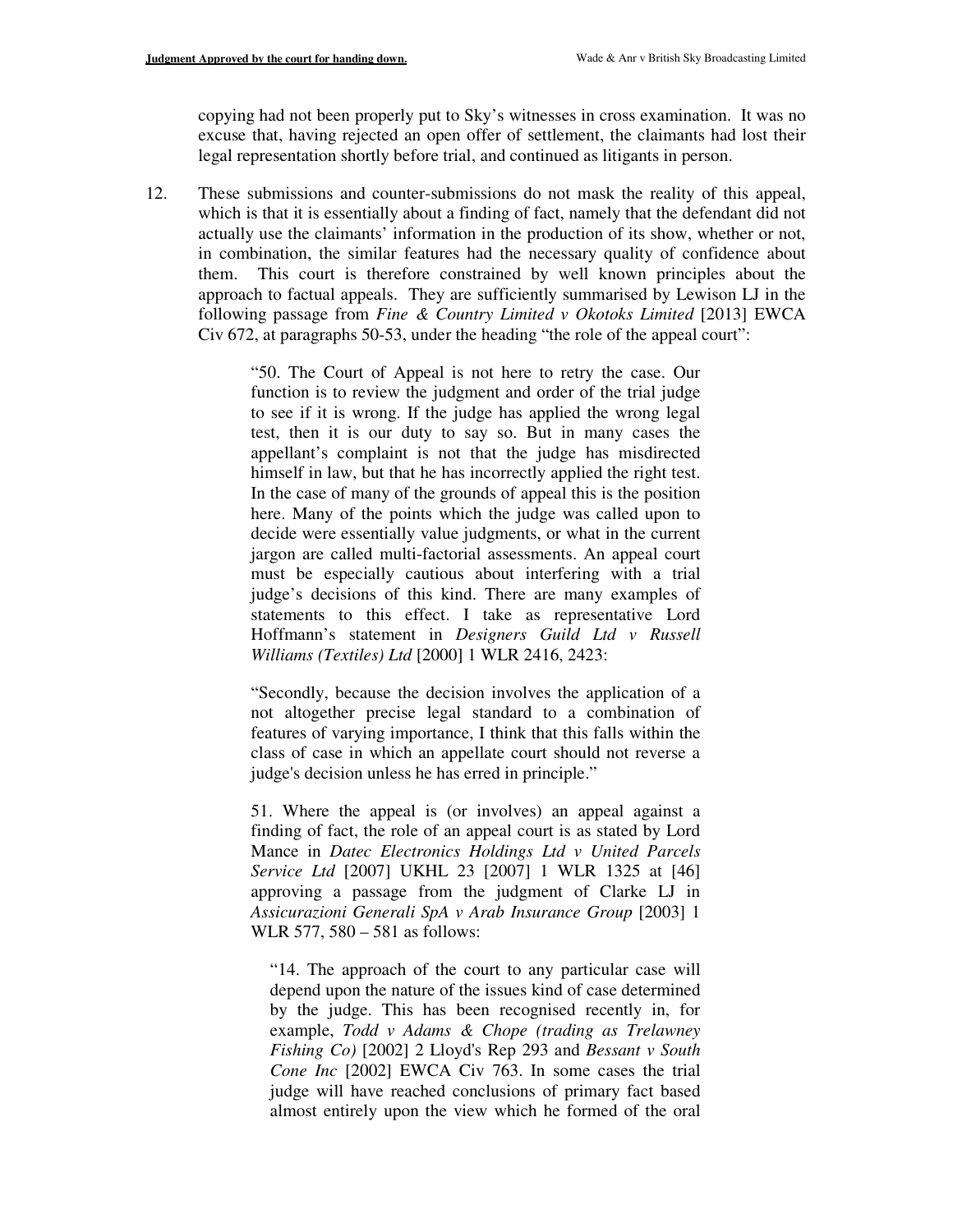evidence of the witnesses. In most cases, however, the position is more complex. In many such cases the judge will have reached his conclusions of primary fact as a result partly of the view he formed of the oral evidence and partly from an analysis of the documents. In other such cases, the judge will have made findings of primary fact based entirely or almost entirely on the documents. Some findings of primary fact will be the result of direct evidence, whereas others will depend upon inference from direct evidence of such facts.

15. In appeals against conclusions of primary fact the approach of an appellate court will depend upon the weight to be attached to the findings of the judge and that weight will depend upon the extent to which, as the trial judge, the judge has an advantage over the appellate court; the greater that advantage the more reluctant the appellate court should be to interfere. As I see it, that was the approach of the Court of Appeal on a 'rehearing' under the RSC and should be its approach on a 'review' under the CPR 1998.

16. Some conclusions of fact are, however, not conclusions of primary fact of the kind to which I have just referred. They involve an assessment of a number of different factors which have to be weighed against each other. This is sometimes called an evaluation of the facts and is often a matter of degree upon which different judges can legitimately differ. Such cases may be closely analogous to the exercise of a discretion and, in my opinion, appellate courts should approach them in a similar way."

52. I would add to that citation the statement of Lord Steyn in *Smith New Court Securities Ltd v Citibank NA* [1997] AC 254, 274:

"The principle is well settled that where there has been no misdirection on an issue of fact by the trial judge the presumption is that his conclusion on issues of fact is correct. The Court of Appeal will only reverse the trial judge on an issue of fact when it is convinced that his view is wrong. In such a case, if the Court of Appeal is left in doubt as to the correctness of the conclusion, it will not disturb it."

53. This corresponds with the test set out in CPR Part 52.11  $(3)(a)$ ."

#### **The Factual Framework**

13. The appellants and first and second claimants Mr Brian Wade and Ms Geraldine Perry enjoyed a successful career in the music industry. Sky is a well known telecommunications company which provides television, internet and fixed line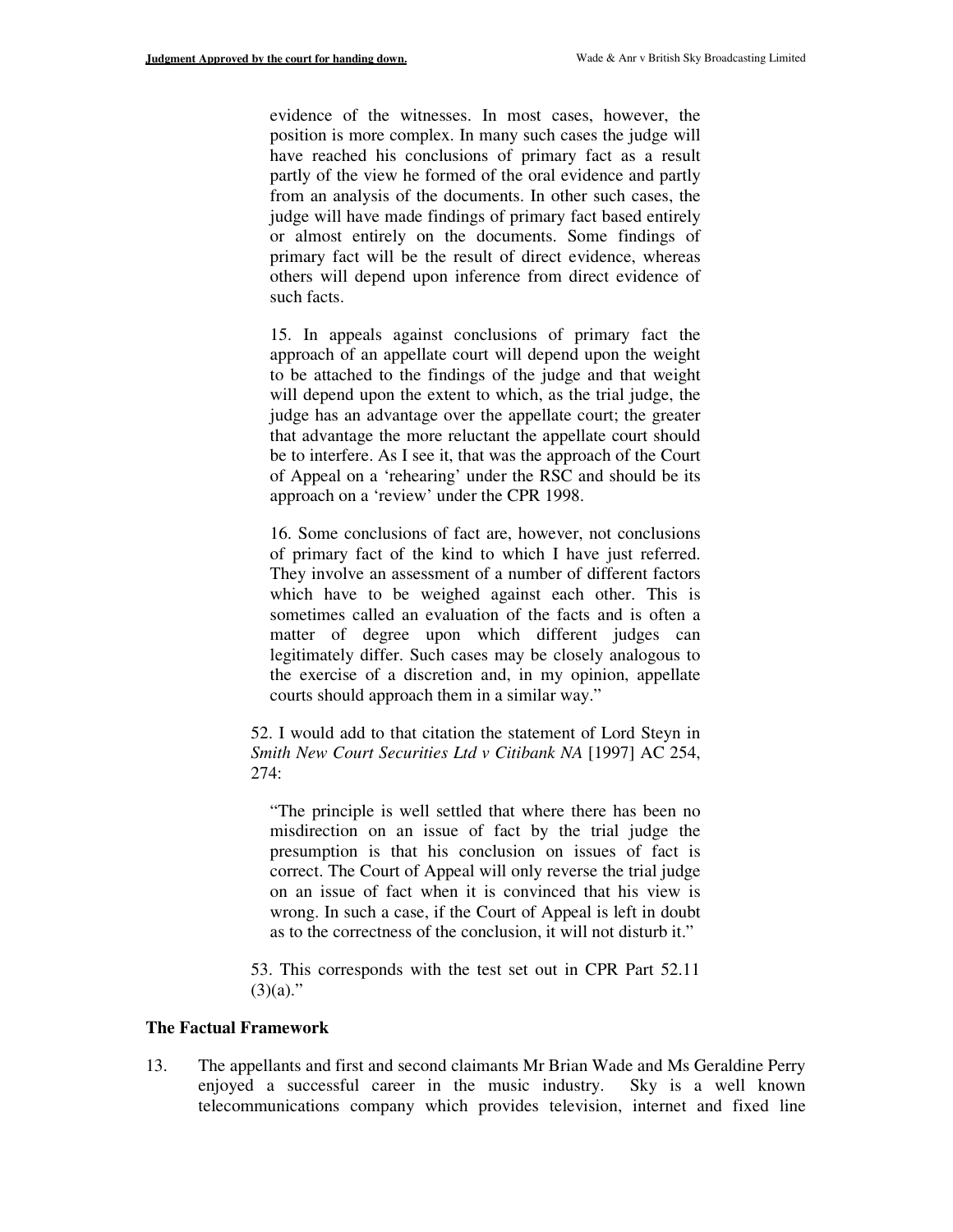telephone services in the UK. Part of its business consists of commissioning and deploying TV programmes from independent production companies. In about 2006 the claimants came up with an idea for a prime-time TV programme which they called "The Real Deal" ("TRD"). It was to be a music talent show featuring singersongwriters who wrote and performed their own material. At the initial auditions, contestants would be invited to perform in front of a panel of off-screen judges. Those who were successful would be invited to a second audition, at which eight contestants would be selected to participate in televised finals. The finals would take the form of live Saturday night broadcasts in which each contestant would perform an original song of their own composition. Their performances would be critiqued by a judging panel consisting of celebrity singer-songwriters.

- 14. At the end of each live show, one contestant would be eliminated in what is generally called a "whittle" format. On the day after each show, the contestants' original songs would become available for internet download, and would be eligible for inclusion in the national pop charts, their position depending upon the number of downloads which occurred. At the end of the series, the winning contestant would be awarded a recording contract with a major record label. By employing a music talent show format which was a proven ratings success, and featuring singer-songwriters who wrote and performed their own material, TRD was aimed to position itself as a more authentic yet equally successful rival to existing programmes such as the X Factor and Britain's Got Talent.
- 15. In order to maximize their prospects of success, the claimants formed a group called The Real Deal Partnership ("the Partnership"). In January 2007 they recruited a Mr Lester Mordue, the former head of programming at MTV. In 2008 they recruited Mr Tim Van Someren, an experienced television director. The Partnership (which may have been a joint venture rather than a partnership in the strict legal sense) then sought to interest TV companies in TRD but, in the event, without success.
- 16. A pitch to the BBC in November 2008 led to the Partnership concluding that TRD would be likely to secure better ratings if contestants began by singing "covers" (i.e. known songs by other artists) rather than their own compositions. They therefore revised the format of TRD so that contestants would sing covers during the first four televised shows, while behind the scenes footage generated public interest in them as potential singer-songwriters. In the remaining shows they would sing a cover and an original song of their own, and only the original songs would be downloadable.
- 17. This was the format which the Partnership presented to Sky, based upon a series of PowerPoint slides (called in the litigation "the deck"). They used the deck to pitch TRD to Ms Clare Hollywood, a commissioning editor at Sky, on 17 June 2009. On her initially enthusiastic response, they sent her copies of the deck. In subsequent email exchanges they were told that Ms Hollywood needed to get their proposal considered and if possible approved by Mr Stuart Murphy, a director of programmes at Sky.
- 18. In January 2010, possibly in response to an informal tender for a music talent programme, a company called Princess Productions ("Princess"), owned or controlled by a member of the Murdoch family, pitched to Sky a programme then called "Got to Sing" ("GtS"). At that stage the main feature of GtS was that it enabled contestants (who could be singers or players) to enter the competition by a mobile phone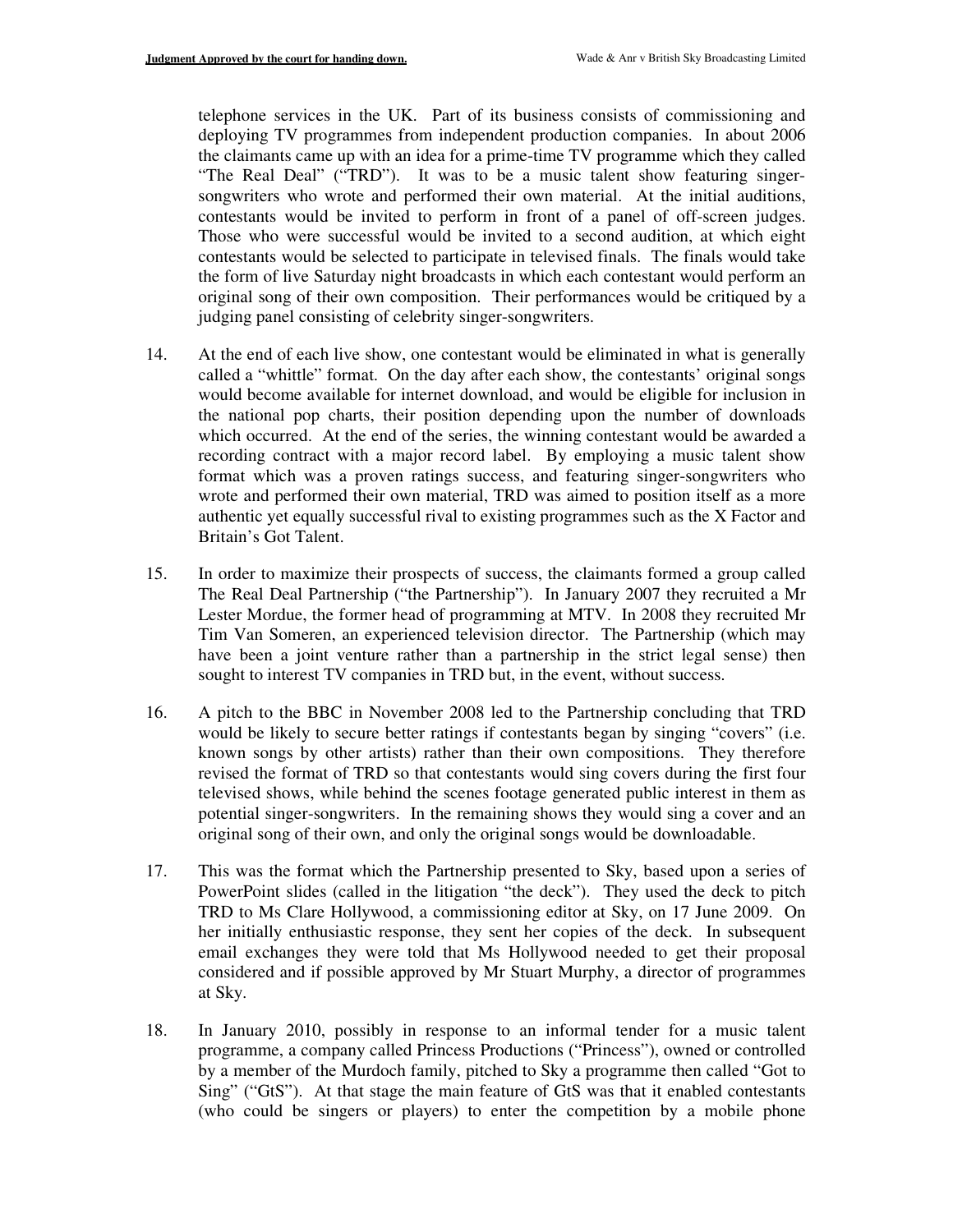application by which they could record themselves performing on their own mobile phones. After Ms Hollywood, Mr Murphy and Mr Duncan Gray, Sky's Head of Entertainment had discussed this and other responses to the informal tender, Ms Hollywood emailed Mr Van Someren (on behalf of the Partnership) to inform him that Sky would not be commissioning TRD.

- 19. There followed an intensifying level of communication between Sky and Princess, in particular at meetings on 16 March and 8 April 2010, during the course of which Princess's proposal underwent a series of revisions, including more than one change of name, before it emerged into the public gaze in August and September 2010 as a talent show called "Must Be The Music" ("MBTM"), filming of auditions having started in July. I shall for convenience refer to Princess's proposed show throughout as MBTM, but this should not mask the real changes to the format which were made between the time when it was first pitched to Sky in January 2010, and when it was finalised, filmed and shown in the summer of that year.
- 20. In its final form, MBTM did not pursue the dedicated mobile phone application. Nonetheless it remained open to all comers (whereas TRD had planned to recruit contestants by invitation). It was never limited to songs, still less to singersongwriters as the only contestants, although in the event the finalists turned out to be singer-songwriters. The format enabled same-day downloading of contestants' televised performances with eligibility for the pop charts, but did not at any time include the whittle method of selection of finalists or winners. The performers themselves were to be the main beneficiaries from income generated by downloads. By contrast with TRD, the winner's prize was not a recording contract, but a substantial money prize, coupled with facilities for making a recording in a leading studio. From start to finish, the individuals identified as proposed judges in the Princess pitch of MBTM were in fact (bar one or two exceptions in the earlier pitches) singer-songwriters. In TRD, the three proposed off-screen judges included only one singer-songwriter, but the judges in the proposed televised part of the competition were all to be singer-songwriters. I shall refer to other features of TRD and MBTM in due course, when considering the third part of Ms Michalos's submissions.
- 21. The first series of MBTM did not achieve the desired ratings, and Sky cancelled the show early in 2011, although it was sold and later televised, with some success, in several series in Poland.
- 22. In the meantime, MBTM had come to the claimants' attention. Mr Van Someren had been engaged by Princess to direct MBTM. The detail of the announcement of auditions for MBTM by Sky in June 2010 led the claimants to conclude, notwithstanding Mr Van Someren's assurances to the contrary, that their ideas, as set out in the deck for TRD, had been copied. They were encouraged in that view by receiving congratulations on the broadcast of MBTM from a Mr London (to whom they had pitched TRD in March 2008 when he was executive producer of entertainment at RDF television), on his mistaken assumption that MBTM was a renamed version of TRD.

# **The Trial**

23. As the judge said (at paragraph 23) the claimants' case at trial was that the coincidences of similarity and timing between TRD and MBTM were too great to be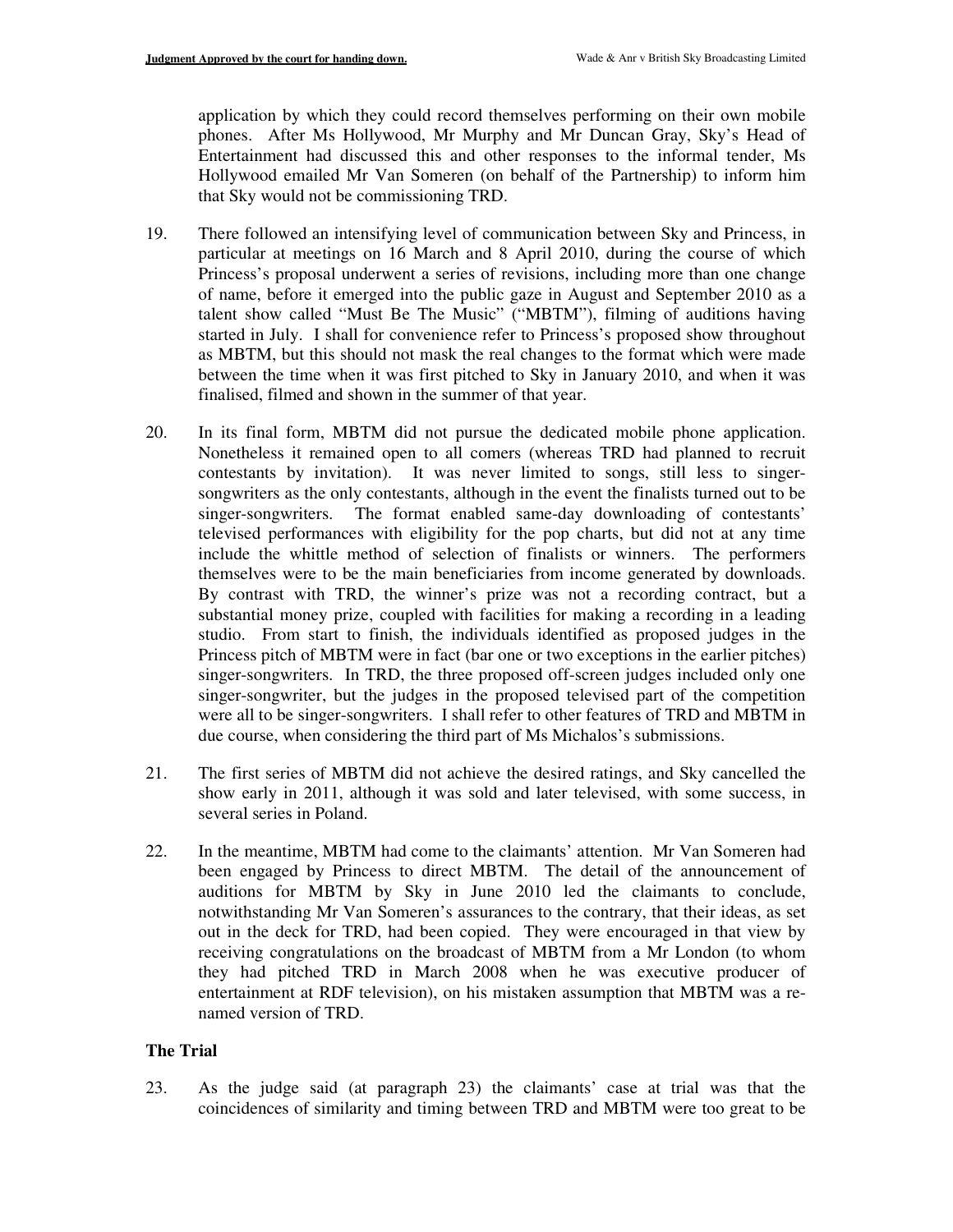accounted for by independent creation, so that Sky must have acted in breach of confidence. Disclosure of the successive iterations of the slides depicting MBTM (under its various earlier names) enabled the claimants to invite the court to compare it in great detail with the deck (depicting TRD) copies of which, it was common ground, had been in Sky's possession at the material time. In addition to themselves, the claimants called as witnesses the other members of the Partnership, including Mr Van Someren, although he had by then directed MBTM. They also called Mr London to confirm his opinion about MBTM being derived from TRD, to which I have referred.

- 24. For its part, Sky's main case was that, regardless of the level and detail of similarities and dis-similarities between TRD and MBTM, every element of MBTM had been independently created without regard to TRD or the deck. Sky said that the deck had never been seen by anyone other than Ms Hollywood. Separately, Sky contended that no individual part or combination of parts of TRD enjoyed the requisite quality of confidence, although it was not disputed that the occasion upon which TRD had been explained to Sky was sufficiently confidential to satisfy the second of Megarry J's conditions in *Coco v Clark*.
- 25. Sky called no less than ten witnesses in an endeavour (which succeeded before the judge) to provide comprehensive evidence of the process whereby MBTM had been conceived and developed, from start to finish, by Princess in collaboration with Sky. The witnesses included Ms Hollywood, her boss Mr Murphy and Mr Lucas Green, a series producer at Princess who, it was said, had provided the main inspiration for the key selling features of MBTM in the form in which it finally reached the public.
- 26. Eight out of ten of Sky's witnesses gave oral evidence and were (to the extent of their abilities), cross-examined by the claimants as litigants in person. It does not appear that the written evidence of the two witnesses who were not cross-examined played a significant part in the judge's deliberations.
- 27. It is evident both from the judgment and from the transcript of the trial that the judge was alert to the difficulties facing the claimants as advocates and (in particular) crossexaminers in a challenging trial. To the extent reasonably possible, he made due allowance for their difficulties, both by excusing them for failures to put part of their case to witnesses, and by asking questions of witnesses himself, in a manner which did not require or imply his descent into the arena. It is also evident from the judgment (at paragraphs 26-47) that the process of oral evidence in chief and, albeit limited, cross-examination was sufficient to enable the judge to form clear and nuanced views about the credibility and weight of the oral evidence.
- 28. Since the documentary material was by no means conclusive as to the origin of the various elements of MBTM, this was a case in which the credibility and weight of the oral evidence went to the heart of Sky's case of independent creation, as to which the judge was therefore much better placed than this court, both in relation to findings of primary fact and in relation to the drawing of factual inferences, as I shall seek to demonstrate in due course.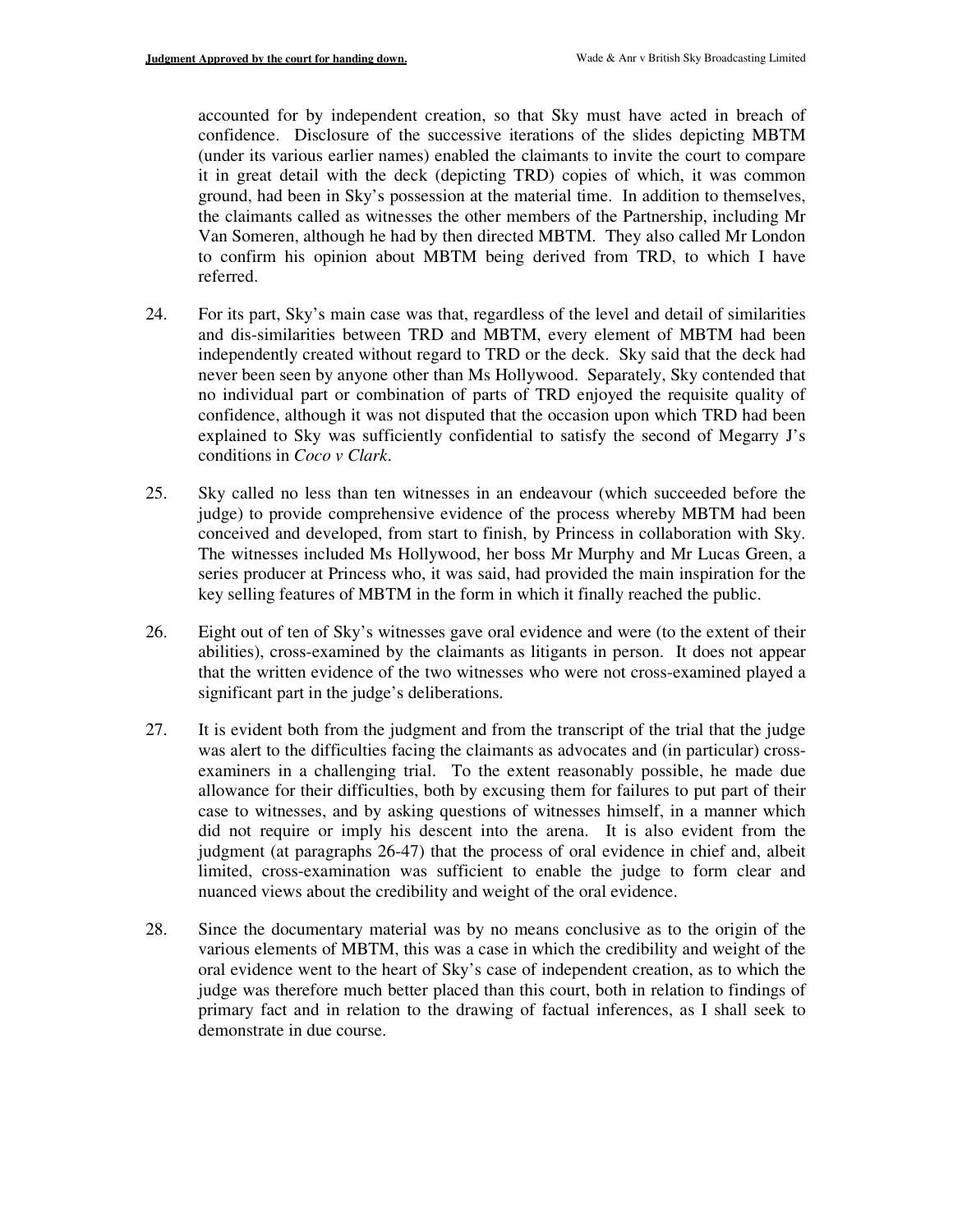### **The Judgment**

- 29. The reserved judgment of this experienced intellectual property judge (delivered within a month of the trial) speaks for itself. It needs no summary or interpretation. It is published on BAILII under the neutral case citation [2014] EWHC Civ 634 (Ch). Without wasting words, it gives an amply sufficient explanation of the judge's reasoning for his dismissal of the claim. Nonetheless, since the first main theme of Ms Michalos's submissions is that the judge approached the issues in the wrong way, it is necessary to summarise the structure of the judgment.
- 30. Having introduced the parties and the background (paragraphs 1-19) and summarised the parties' cases (paragraphs 20-25) the judge then described in general but sufficient terms his perceptions as to the credibility of the witnesses and the weight of their evidence (at paragraphs 26-47). He then gave a brief summary of the applicable law at paragraphs 48-58 in a manner which is not criticised on appeal.
- 31. For present purposes the meat of the judgment begins under the heading "Assessment" at paragraphs 59-60, in which he outlines a three-staged structure, first of considering the inferences which might be drawn from the similarities and timeframe (an approach which he derived by analogy with copyright cases, again without criticism on this appeal) then considering the evidence of independent derivation, and then looking at the matter overall.
- 32. At paragraphs 61-62 the judge concludes that the second condition in *Coco v Clark* is satisfied and that, viewed as a whole, the deck also satisfied the first condition. But he said that this was of no particular assistance in a case where the complaint is not that the whole of TRD as set out in the deck was copied or published, but that ideas within it were used in MBTM. Again, that is not challenged on appeal.
- 33. At paragraphs 64-66 the judge identifies eight elements in the deck relied upon by the claimants as copied ideas, six relating to the way in which the show would work, and two relating to branding. He then identifies six other aspects of the deck which may be said to illustrate differences between TRD and MBTM. After an analysis of the key features, under the headings downloading and singer-songwriters, and concluding that, viewed separately, none of them had the necessary quality of confidentiality, he concludes, at paragraph 76:

"There are no other individual ideas in the deck which on their own have the necessary quality of confidence but that does not mean the claimants have no rights. A line exists somewhere between the full detail of the deck as a whole, which I have accepted as being protectable, and the individual ideas taken alone, none of which I have accepted. The question is where that line is to be drawn."

- 34. The judge then looks for a potentially qualifying combination of features within the deck which might, together, have the necessary quality of confidence. At paragraph 81 he identifies this combination:
	- "(i) Chart eligible downloads during the run of the show.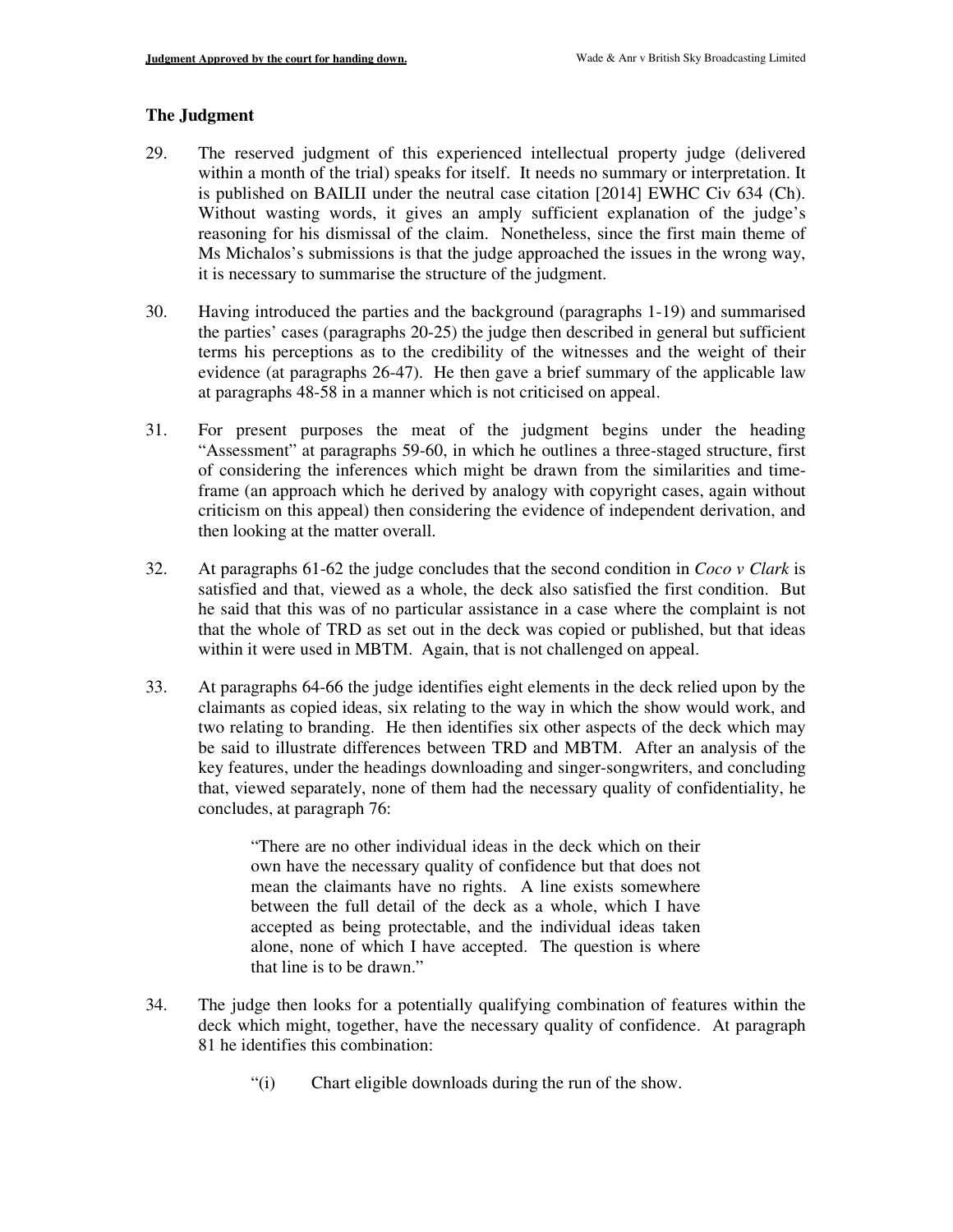- (ii) Judges being exclusively singer-songwriters.
- (iii) Contestants being singer-songwriters.
- (iv) Prime time."

He continues:

"At this stage I entertain a doubt whether this combination fairly reflects the content of the deck. It is in danger of being a combination created with hindsight cherry picking elements from the deck, rather than a reflection of what the claimants really conceived. However I will suspend judgment on the combination point until I have considered the other issues and return to it at the end."

- 35. Under the heading "Comparison with Must Be The Music" the judge then undertakes a detailed analysis of what he describes as "the key similarities between the programmes which are relied on", dealing with each of them in turn, then with key differences relied upon by Sky. The similarities were:
	- i) Chart eligible downloads during the run of the series.
	- ii) Singer-songwriters.
	- iii) Prime time rather than edgy.
	- iv) The word "real".
	- v) Badges.

At paragraph 99, he concludes:

"Some of the points made by the claimants are very weak but at the heart of the claimants' case is an argument based on the timing, including the fact that the deck was in Sky's possession for many months, coupled with major points of similarity relating to downloads and the emphasis on singer-songwriters as judges and contestants. Even though it is true there are a number of differences between the deck and the show as broadcast, without an explanation from Sky, I would not be prepared simply to dismiss the inference that Sky derived ideas from the deck for The Real Deal. It is perfectly obvious why the claimants are concerned in this case. However the inference cannot be taken too far. The inference has some substance but it is not at all overwhelming."

36. At paragraphs 100-106, under the heading "Sky's positive case of independent derivation" the judge then looks in detail at Sky's evidential case and concludes, at para 101: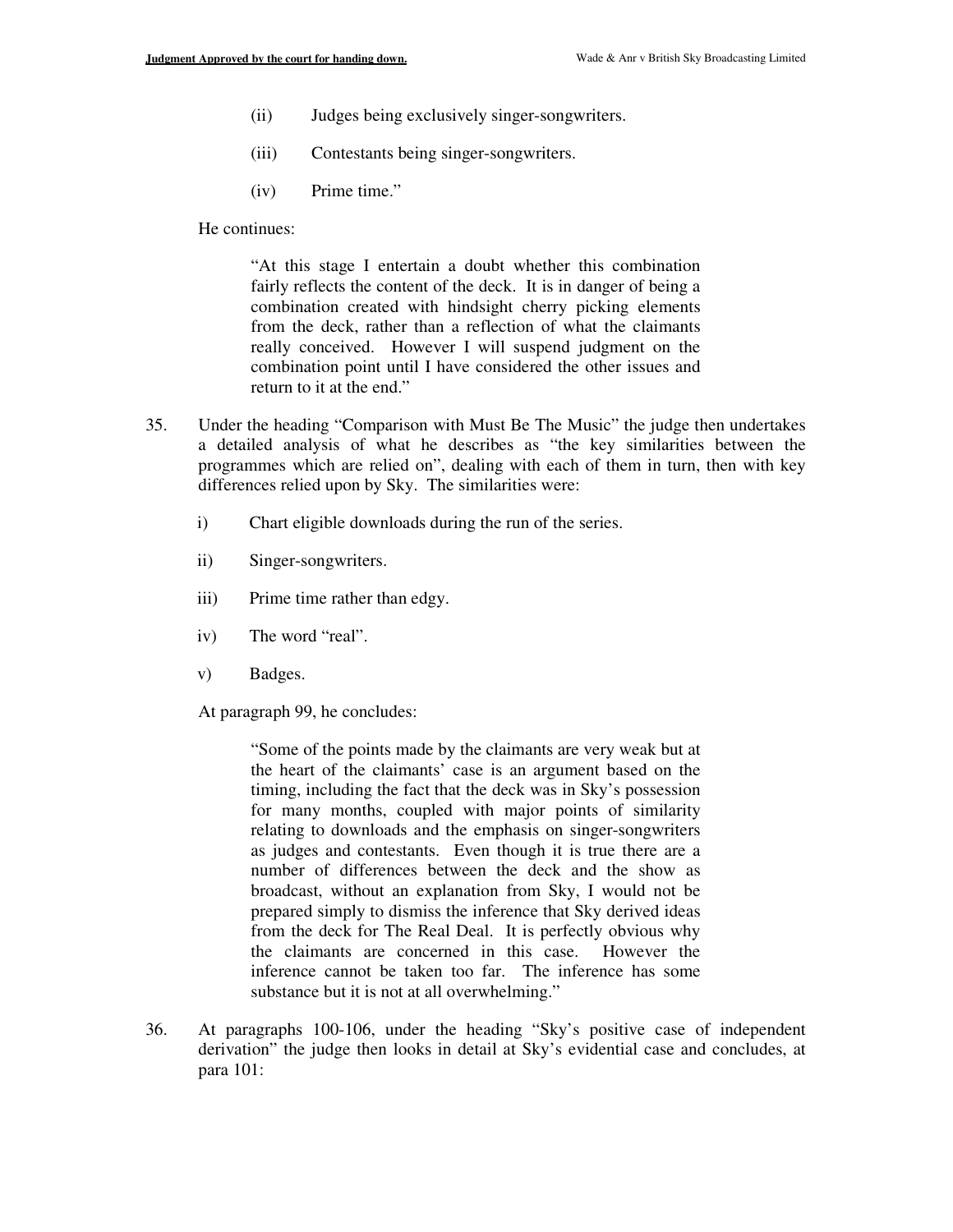"I have mentioned all of the witnesses called by Sky. Taken together their evidence would make good Sky's case which I have summarised above. An important point is that Sky has called all the relevant individuals to establish its version of events. There are no gaps."

He then deals with, and rejects, Sky's submission that a challenge to its evidential case was fatally flawed by the absence of requisite cross-examination. At paragraphs 105-106 he concludes:

"105 First, honest evidence may not be cogent enough to rebut an inference of derivation derived from the circumstances. Giving honest evidence is not the same thing as a finding that the witnesses are correct in their assessment of what happened.

106 Second, and of more importance on the facts of this case, the evidence from Sky's witnesses does not entirely rule out the possibility of a transfer of ideas which took place unwittingly, unconsciously or which has been genuinely and truly forgotten. Ms Hollywood clearly had the deck and liked the idea of The Real Deal. Perhaps she unwittingly influenced Mr Murphy or Mr Gray or both of them, and passed ideas from The Real Deal on to those individuals. After all they all worked very closely together in an open plan office environment. Or alternatively, although Mr Gray and Mr Murphy genuinely believe they never read the deck, perhaps they are mistaken. Perhaps one of them did skim it, the key ideas lodged in their mind and went on to influence the development of Must Be The Music."

37. Since the question whether Sky had succeeded in its case of independent derivation remained open at that stage of the analysis, the judge then proceeded to consider a series of "tell tale indications" in the evidence, relied upon by the claimants, as destructive of Sky's case. I shall have to return to some of them but, for present purposes, it is sufficient to recite the judge's overall conclusions, at paragraphs 120- 121:

> "120 I have addressed the various tell tale indications relied on to show a link between Must Be The Music and The Real Deal individually. Even when I consider them as a whole, they do not amount to strong evidence to support the inference that aspects of Must Be The Music were derived from The Real Deal.

> 121 I will now consider the evidence as a whole. Sky's evidence was cogent and taken as a whole presented a clear and persuasive picture. There are similarities between the show and some ideas in the deck but the evidence explained their origin. The inference that the ideas which Must Be The Music embodies in common with The Real Deal must have been derived from the deck is not strong enough to leave me in any real doubt about the right conclusion in this case. I accept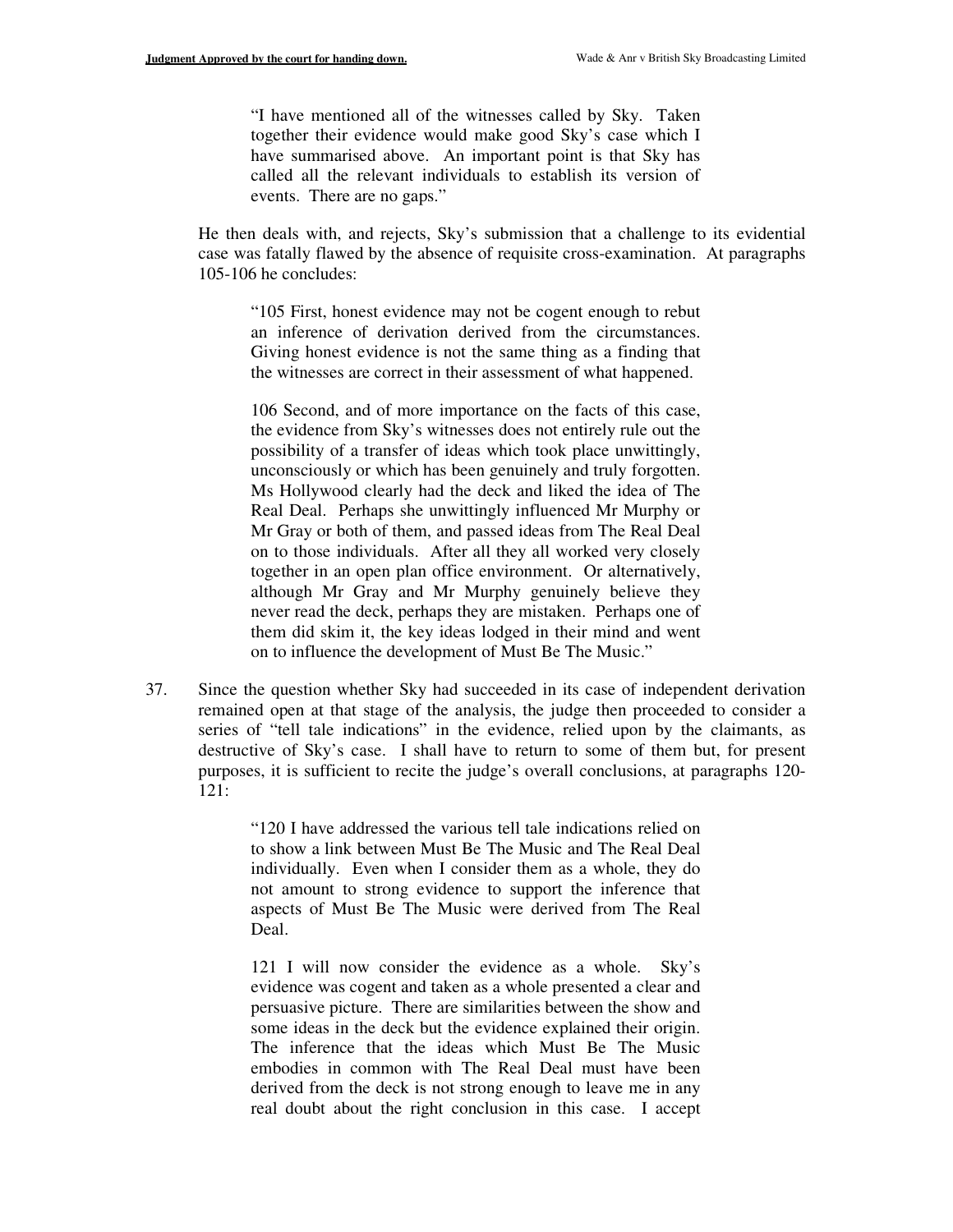Sky's evidence. I find that Must Be The Music was created entirely independently of The Real Deal."

38. Having thus concluded that the third condition in *Coco v Clark* was not satisfied, because there had been no use of the claimants' confidential material, the judge briefly noted at paragraph 122 that it was unnecessary for him to have to decide whether the particular combination of elements shared between TRD and MBTM had the necessary quality of confidence to satisfy the first condition.

### **Errors in approach – Grounds 1-5**

- 39. It is difficult to deal with the first five of the claimants' grounds of appeal entirely separately. I have found it easier to address them by reference to the manner and order in which they were dealt with in Ms Michalos's helpful oral submissions.
- 40. Her overarching point was that the judge had simply failed to see the wood for the trees. This manifested itself, she submitted, in the following ways. First he had failed to stand back and look at the compelling inference to be derived from the time-line, consisting in essence of the presentation of TRD to Sky in June 2009, its rejection in February 2010 and the first broadcast of MBTM in August 2010. He had not even conducted a detailed chronological analysis of the development of MBTM.
- 41. Secondly, Ms Michalos pointed to what she said was a persistent tendency of the judge to look at the individual elements of TRD, rather than at their effect in combination, both for the purpose of deciding whether they enjoyed the requisite quality of confidence and for the forensic purpose of deciding whether there had been copying. She submitted that the judge ought not to have parked the first of those issues, at paragraphs 81 and 122. He should have resolved that issue first.
- 42. Thirdly, Ms Michalos submitted that the judge gave no sufficient thought to the question whether there had been subconscious copying, and blinded himself to that probability by his erroneous conclusion that there were "no gaps" in Sky's evidence about independent creation.
- 43. To make good the first and third of these submissions Ms Michalos took us very carefully through a chronological analysis of the way in which the Princess pitch which started life as GtS and ended as MBTM developed over time. As a forensic analysis of a documentary trail, based upon successive versions of MBTM in slide presentations on different dates, it was an impressive exercise, tending to show that, at certain times the MBTM concept appeared to diverge away from ideas to be found in TRD, and at other times to converge with them. She also used her analysis to support her challenge to the judge's conclusion that there were "no gaps" in Sky's evidence about independent creation. This submission really focussed on a meeting between representatives of Sky and Princess on 8 April 2010, of which there were no minutes or attendance notes, and about which Sky's representatives at the meeting had no detailed recollection.
- 44. Taking Ms Michalos's points in turn, I am not persuaded by the first point about a failure to focus on the time-line or detailed chronology. In his thumbnail sketch of the claimants' case at paragraph 23, the judge identified timing as lying at the heart of it. At paragraph 99 he stated in terms that timing lay at the heart of the claimants' case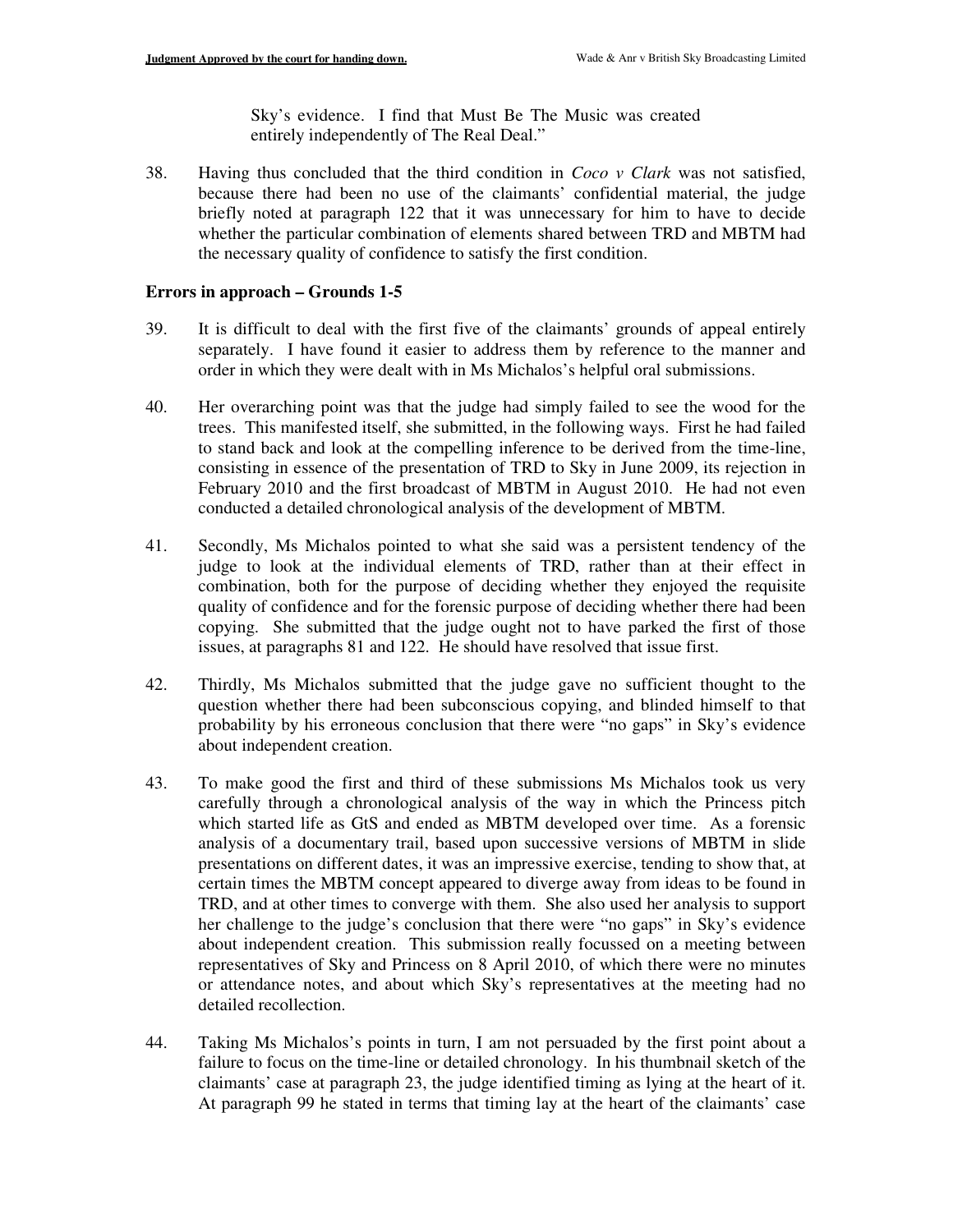and that it was a major factor in his decision that the evidential burden shifted to Sky to prove independent creation. Furthermore, his detailed analysis of the claimants "tell tale indications in the evidence" following paragraph 107 demonstrates a perceptive and detailed command of the order of relevant events.

- 45. More generally, it by no means follows from the fact that a judge chooses to express the reasons for his decision by using a particular, non-chronological, structure, that he has not in fact carried out the chronological analysis about the apparent absence of which the claimants complain. Very few judges consider it incumbent upon them to set out the whole of their thought processes in a judgment, and judgments would tend to be far too long if they did.
- 46. Next, I reject Ms Michalos's point about a failure to look at relevant aspects of the ideas in TRD in combination, rather than individually. It was, to my mind, perfectly appropriate for the judge to start with an analysis of each of the allegedly confidential aspects of TRD, before looking at any particular combination of them. But the judge plainly did then look at what he regarded as the best available combination, from the claimants' perspective, both for the purposes of beginning an analysis of whether that combination had the requisite quality of confidence, and for the quite separate purpose of his forensic examination of the allegation of copying. He embarked upon the first of those at paragraphs 76 to 81. At paragraph 81 he plainly sought to choose the best possible combination from the claimants' perspective, because he introduced the four elements of it by the phrase:

"One might say that the claimants should then rely on the combination of …"

- 47. Similarly, the judge introduces his detailed analysis of the comparison to be made between TRD and MBTM by identifying the combination of "key similarities between the programmes" as consisting of five elements which overlapped with, but were not identical to, the four elements which he had identified for qualification for the requisite quality of confidence. Of course it was incumbent upon him then to look very carefully at each, but his conclusions at paragraph 99 (favourable to the claimants in leading to a reversal of the evidential burden of proof) were based upon an overall review of the combined effect of those items, viewed in the aggregate and coupled with the inference to be drawn from the time-line. Finally, his review of the alleged "tell tale indications in the evidence" by which the claimants sought to challenge Sky's case of independent creation, at paragraphs 107-121, involved considering all those points "as a whole" at paragraph 120 and the entirety of the evidence "as a whole" in paragraph 121.
- 48. I was initially attracted to Ms Michalos's submission that the judge went too far in his conclusion, at paragraph 101, that there were "no gaps" in Sky's evidential case about independent creation, in particular by reference to the important meeting on 8 April between representatives of Sky and Princess, following which there was some element of convergence between Princess's developing ideas and those to be found in the deck.
- 49. I have nonetheless not been persuaded by the submission, for the following reasons. First, set in its context, the judge's reference to "no gaps" is part of a paragraph which places emphasis on the fact that Sky had called as witnesses everyone who appeared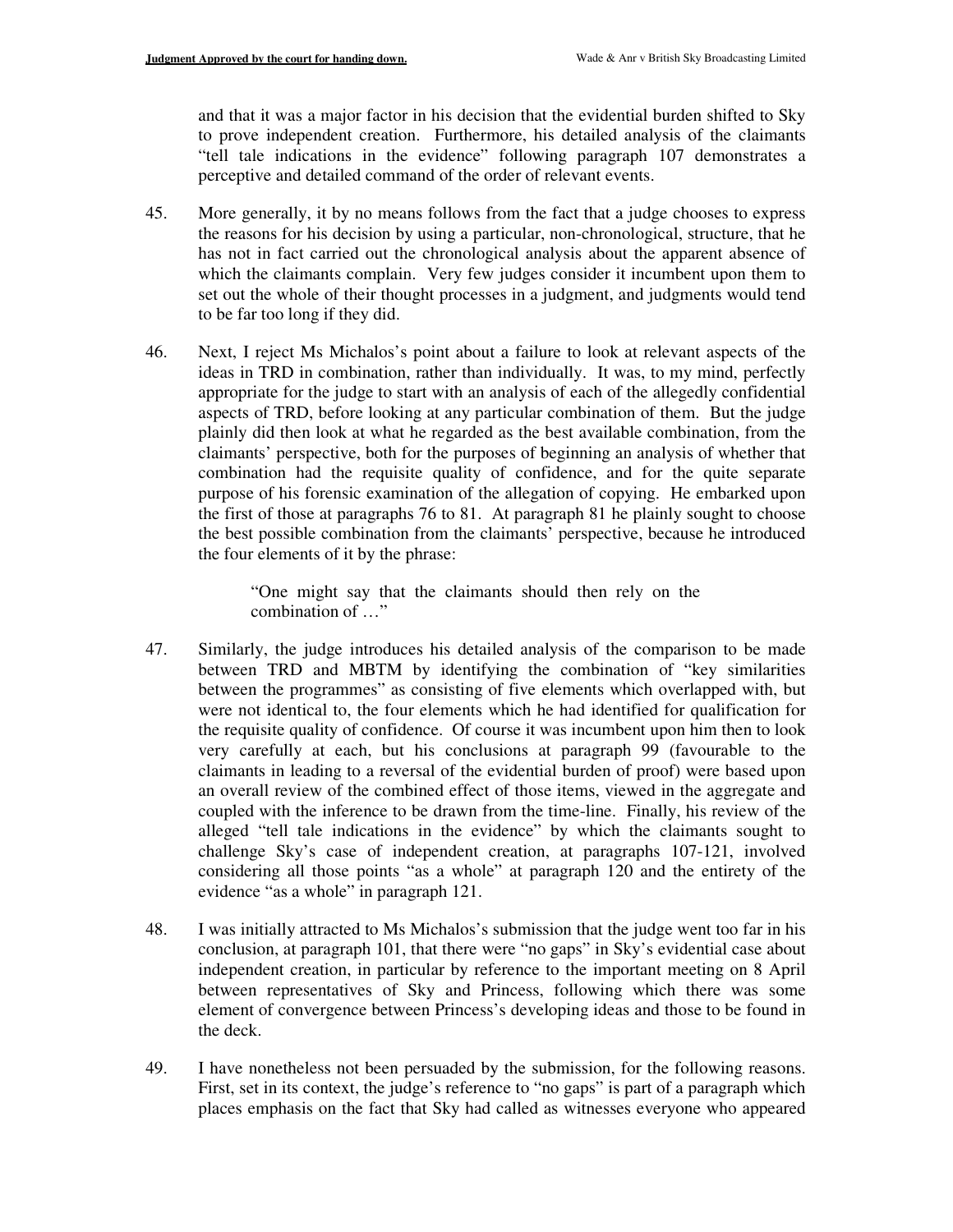to have been involved in the collaboration with Princess on what became MBTM, both from Sky's own staff and those involved on behalf of Princess. He was not, I think, suggesting that every meeting or exchange between those involved in a rapidly developing planned TV programme which underwent numerous amendments was minutely recorded in documents, attendance notes, minutes or the conscious recollection of witnesses. There was in fact documentation from which most of the story could be gleaned, but it had not been prepared for the purpose of demonstrating from whose minds or previous experience particular ideas had emerged. Nor could it be expected that the witnesses would remember every stage in a detailed process occurring three and a half years previously (that is before they made their witness statements) during the course of busy lives which were by no means, in the case of most of them, devoted wholly or even predominantly to MBTM.

50. In particular, Mr Baldwin demonstrated that, although Sky's representatives attending the important 8 April 2010 meeting had no very helpful recollection of what occurred, this was to be contrasted with the recollection of Mr Steinberg of Princess, whom the judge found (at paragraph 41) to be a good witness. No other part of Ms Michalos's analysis of the "no gaps" point was even as initially persuasive as (before hearing Mr Baldwin) it had appeared to be in relation to the 8 April meeting.

#### **Burden of Proof**

- 51. This was a short point, and Ms Michalos's submissions about it commendably followed suit. In my judgment, it was not a good point.
- 52. The submission is based upon the judge's description, in paragraph 120, of the combined effect of the "tell tale indications" as not amounting to "strong evidence to support the inference that aspects of Must Be The Music were derived from The Real Deal." The submission was that this showed the judge failing to apply the civil standard of proof, namely balance of probabilities.
- 53. The judge's reference to "strong evidence" must be read in context. He had, throughout, demonstrated a wholly appropriate perception that, in weighing contrasting evidence, it is constantly necessary to have regard to its strength or weight. Thus at paragraph 59 he said:

"One may end up testing the cogency of the evidence of independent derivation against the strength of the inference of copying."

At paragraph 99 he found that there was sufficient in the time-line coupled with the similarities between the two programmes to give rise to an inference of copying, but he said:

"However this inference cannot be taken too far. The inference has some substance but it is not at all overwhelming."

His analysis of the tell tale indications from paragraphs 107 to 119 is replete with nuanced assessments of the strength or weakness of the various matters relied upon, in the context of a conclusion that, prima facie, Sky had discharged the burden of showing independent creation (paragraph 101), but not without leaving open the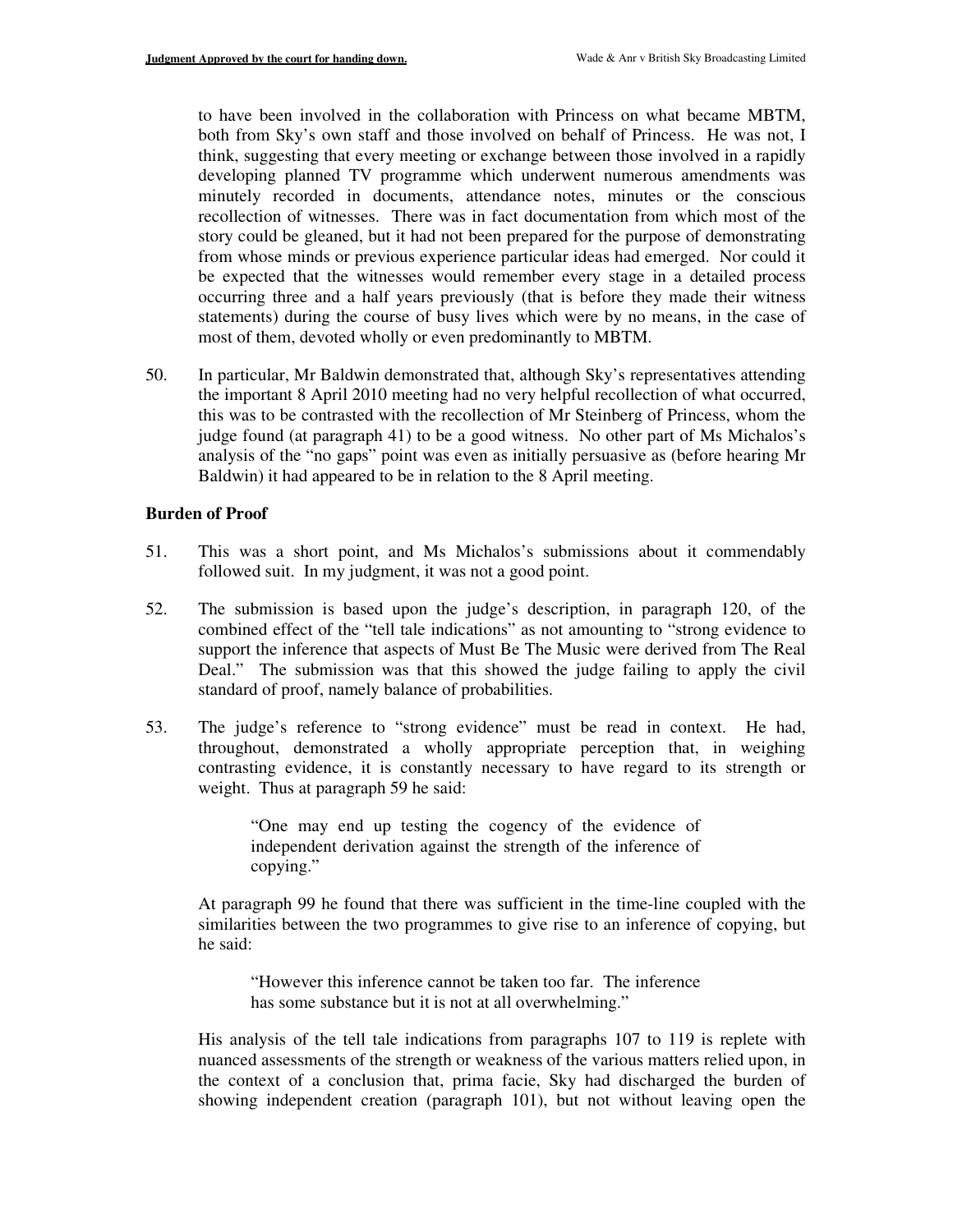possibility of sub-conscious copying (paragraph 106), so that it was necessary to see whether Sky's positive case had been overturned by evidence of any sufficient strength (paragraphs 120-121). Indeed, his overall conclusion about the evidence, at paragraph 121, was that, balancing all of it and considering its weight he was not "in any real doubt about the right conclusion in this case". In other words he found Sky's positive case of independent creation to have been proved to a standard well in excess of a mere balance of probabilities.

## **Wrong Inferences**

- 54. For the legal basis of these submissions Ms Michalos relied upon the same passages from *Assicurazioni Generali Sp v Arab Insurance Group* [2003] 1 WLR 577 as are referred to in the citation from the *Okotoks* case above, as having been approved by the Supreme Court in *Datec Electronics Holdings Limited v United Parcel Service Limited* [2007] 1WLR 1325, by Lord Mance, at paragraph 46. He cites at greater length from the *Arab Insurance* case than does Lewison LJ in the *Okotoks* case, but the substance is to the same effect.
- 55. Ms Michalos's point was that where a challenge is made to inferences drawn by the trial judge, then the appellate court may not be as inhibited from a departure from the trial judge's conclusions as it would be in a case where everything depends upon the relative credibility of evidence given and challenged orally. This may be true up to a point, where for example inferences are drawn from unchallenged primary facts. But even then, the appellate court must give real respect to the trial judge's multi-factorial assessment.
- 56. In the present case by contrast, the task for the judge was to balance what he regarded as a relatively weak inference of copying (whether sub-conscious or not) from the combined effect of the apparent similarities between the two programmes and the time-line with the mainly primary fact evidence of independent creation put forward by Sky's witnesses, all but two of whom gave their evidence orally and were crossexamined, and about whose credibility the judge thought it important to reach conclusions. To my mind, the result is that this court is affected both by the undoubted advantage which the judge had in hearing and seeing the witnesses on the one hand, and the respect due to him in his conduct of what, balancing that evidence against inferences, was on any view a multi-factorial exercise of judgment. When there are added to those factors the additional points that, first, this judge was very experienced in the field of intellectual property and secondly, that the judgment, read as a whole, has inherent weight as a logical, careful, detailed and perceptive analysis, this limb of the claimants' appeal has to surmount very serious hurdles.
- 57. Ms Michalos focussed her written and oral submissions on three specific findings of the judge. The first was (or was alleged to be) the judge's conclusion that the pop chart eligible downloading of songs performed on a talent show during the run of the show was not an original feature in MBTM. The allegation that it was original was the necessary stepping stone to the inference that it must therefore have been copied from TRD, as portrayed in the deck. Her criticism was focussed upon paragraphs 87- 88 of the judgment, where the judge addresses it as one of the alleged key similarities between the two programmes. He concludes, at paragraph 87, that Sky, and particularly Mr Gray when giving evidence, were wrong not to accept that chart eligible downloading in MBTM was a first, in terms of UK prime-time talent shows,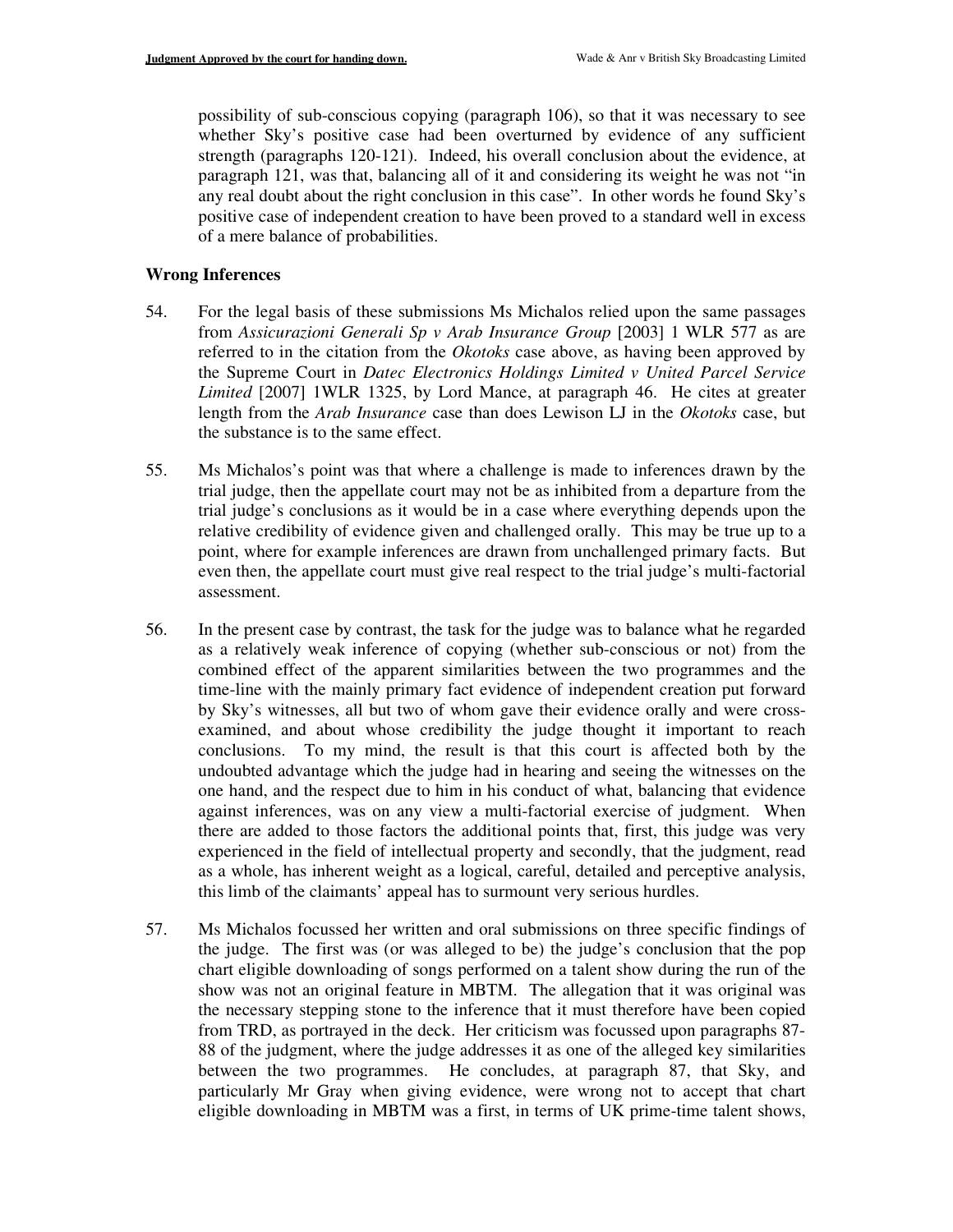having been described in July 2010 by the Independent newspaper as an idea "nothing short of genius". But in paragraph 88 he continued:

"This is not inconsistent with the fact that the general idea of downloads from a music talent show was not new or original."

- 58. This assessment needs to be read in conjunction with paragraphs 68-70 of the judgment, in which the judge concluded that chart eligible downloading from a talent show was a well known idea by 2010, having been considered, but rejected, for inclusion in the X Factor because of the practical impossibility of combining chart eligible downloading during the run of the show with a process of elimination based upon the "whittle" system. In short, if the public can see by reference to the pop charts how competing performers' songs downloaded from the show are doing then all the excitement generated by the whittle process is lost.
- 59. The model for TRD put forward in the deck proposed both a whittle process for elimination and chart eligible downloading, but with no explanation how that difficulty of using them in the same talent show could be resolved. The evidence before the judge (particularly from Mr Green of Princess) was that he had been aware of this conundrum, and of the use of non-chart eligible downloads in the American talent show "American Idol", and had some experience of the techniques of downloading from a previous but rather different show called "Orange Unsigned Act" in which he had been involved. The evidence amply demonstrated, and the judge was entitled to conclude, that the "genius" embodied in the use of chart eligible downloading in MBTM arose not from its having been the first time when the idea was conceived of, but the first occasion when the solution to the problem of associating it with a TV talent show had been identified, namely using some process for elimination other than whittle.
- 60. In my judgment that analysis of the judge was both rational and firmly based upon evidence which he was prepared to believe, so that it is unchallengeable on appeal.
- 61. The second allegedly wrong inference was the judge's conclusions, at paragraphs 93 and 110-114, that the fact that Sky and Princess toyed with the phrase "The Real Deal" and made use of the word "Real" in connection with MBTM was only a "small point" in favour of an inference of copying and, although "striking", in fact "nothing more than a coincidence".
- 62. The underlying uncontroversial facts were that the phrase "The Real Deal" was considered by Sky among a very long list of other potential candidates as a name for what ultimately became MBTM, and that the word "real" was used more than once in MBTM as a way of connoting authenticity, and distancing its content from talent shows such as the X Factor. At paragraph 112 the judge acknowledged the possibility that the phrase "real deal" or "The Real Deal" might have derived from the claimants, but there was evidence before him that it did not in fact, and his conclusion on balance that the phrase was independently conceived of as one of a large number of potential ways of pointing to authenticity was neither vitiated by any error of principle or lack of reasonableness. His separate conclusion that the use of "real" to denote authenticity is a perfectly ordinary means of expressing the point, giving rise to nothing more than the smallest indication of similarity with TRD, seems to me to be unassailable. More generally, the phrase "The Real Deal" was not in the event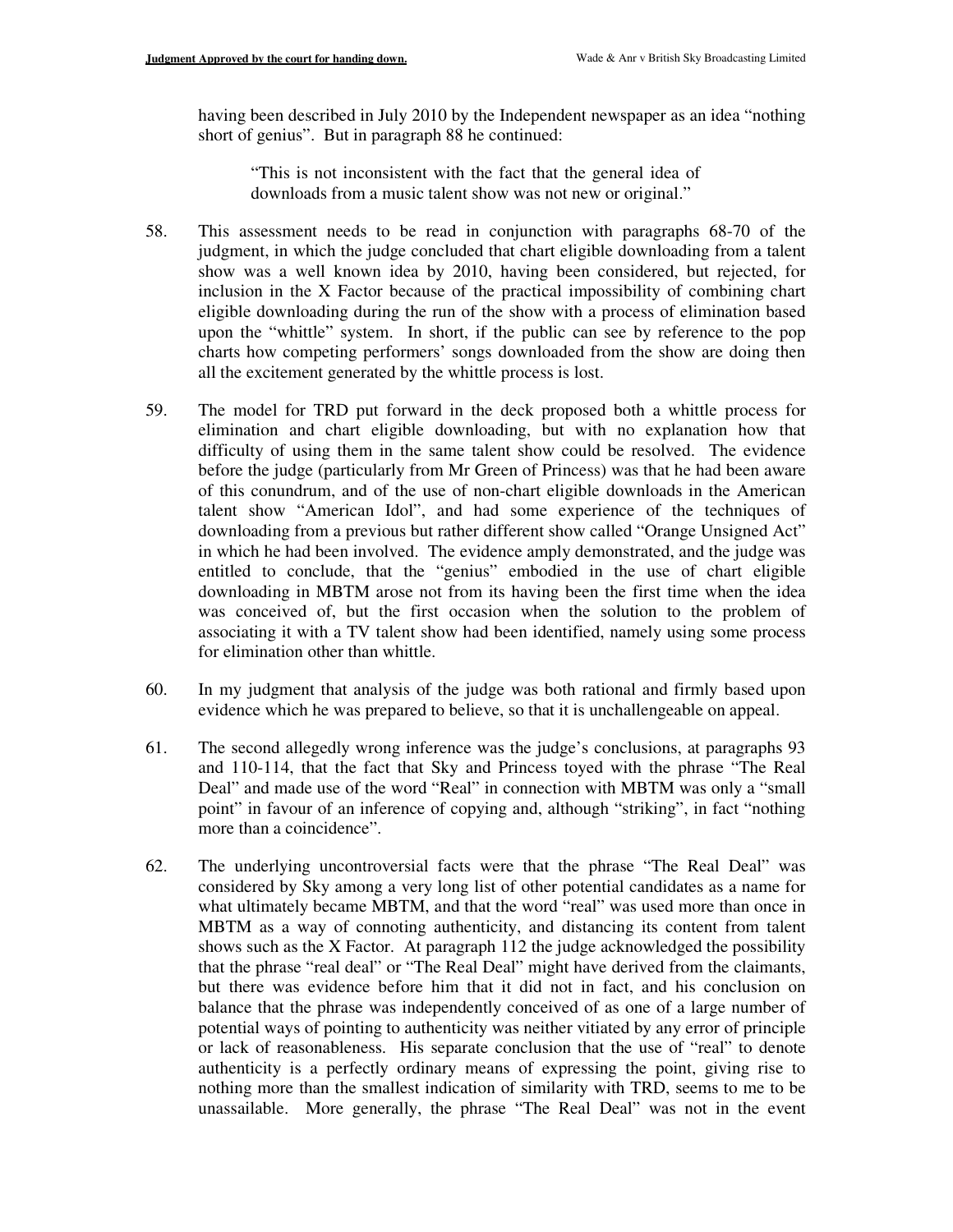actually used in the promotion or televising of MBTM although the word "real" was. All in all, this seems to me to be, as the judge said, such a small point as to form no real weight in his decision making, and no real substance in a challenge to his overall conclusion by way of appeal.

- 63. The third wrong inference put forward by the appellants relates to the common use, both in TRD and MBTM, of badges as part of the branding of the programmes. The deck illustrated circular (probably metal) lapel badges as a constant branding feature in the promotion of TRD, using the phrase "The Real Deal" on the badges themselves. The slides promoting MBTM did no such thing, but the later advertising material for the programme itself did from time to time depict campaigning badges of a broadly similar shape being used to try and help artists achieve chart positions for their music and containing phrases such as "help us to get to number 1".
- 64. Having dealt (at paragraph 96) with the claimants' allegation that the temporary removal of the MBTM badges from its publicity after their complaint suggested an acknowledgment by Sky that it had been copied and rejected it on primary evidence from Sky which he accepted, the judge concluded as follows:

"97. I think the badges argument is a better point than the "real" point but it is not strong. The lapel badges used for Must Be The Music are not like the branding badges in the deck for The Real Deal". The similarity is simply the idea of badges."

- 65. This conclusion formed part of the judge's detailed analysis of the points pointing towards or away from an inference, based on time-line and similarities, that there had been copying. It was a point in favour of the claimants' case rather than against it, and the judge found in the event that the inference was made good, for the purpose of shifting the evidential burden of proof: see paragraph 99.
- 66. The real complaint in this part of the appeal is therefore about the weight which the judge ascribed to the badging point, rather than to any wrong inference. But considerations of weight in a multi-factorial assessment of this kind are pre-eminently a matter for the trial judge, with which an appellate court will only interfere with caution. For my part, I cannot see any substance in the criticism. The question whether the use of badging in MBTM raised a prima facie inference of copying was pre-eminently a matter for the trial judge. Even without the benefit of the oral evidence that there was in fact no copying, I would have been hard put to have given the point any greater weight in the overall balance than did the judge. On any view, his analysis disclosed no error of principle, and the outcome cannot sensibly be described as beyond any reasonable range of legitimate responses to the evidence about this point presented to him.

# **The Respondent's Notice**

67. My conclusion that none of the grounds of appeal have been made good by the appellants makes it unnecessary for me to address the content of the Respondent's Notice. It follows from a conclusion that the judge was entitled to find that all elements in MBTM were independently created, rather than copied, consciously or sub-consciously, from TRD, that it is just as unnecessary for me, as it was for the judge, to deal with the perhaps quite difficult question whether any particular